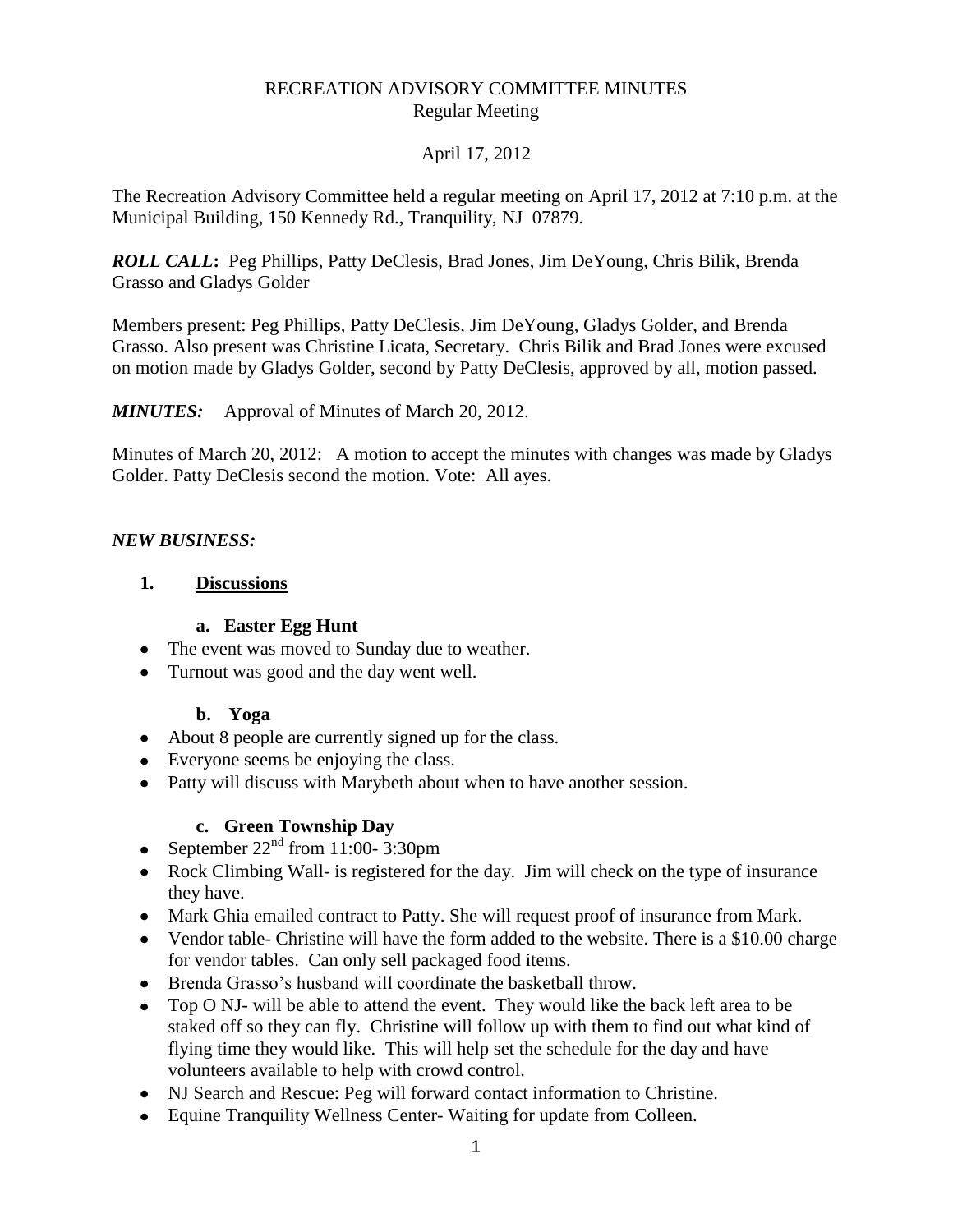• Parking- the Committee and volunteers will park offsite. The vendors can park in the old Municipal Bldg parking lot. Christine will confirm with the Vet if it's ok to park in their lot after a certain hour.

### **d. Summer Rec**

- $\bullet$  Brenda is working on the equipment list and will work with Jenna on the arts  $\&$  craft supplies.
- A motion to approve the fees of \$120.00 per child, \$105.00 for each additional child up until June  $8<sup>th</sup>$ . Then fees will be \$135.00 per child after that was made by Patty Declesis. Gladys Golder second the motion. Vote: All ayes.
- The deadline for Registration is June  $22<sup>nd</sup>$ . However, if attendance is low, Brenda will accept forms after that date.
- Brenda will reach out to Colleen from Equine Tranquility Wellness Center to see if she can come with a horse for a demo. If so, Brenda will have to request permission from the Township Committee.
- Christine shared the photo disclosure that can be added to the registration form. It was decided not to add the disclosure to the form.
- Christine will forward the registration form to Linda Peralta to get approval on the medical wording.
- Brenda got a verbal ok to attend the Kindergarten Orientation form Chris Bilik.

## **e. Spring Yard Sale- 5/19**

- Advertisement will be sent in to SECTV the week of April  $23^{rd}$ . It will run the week of May  $14^{th}$ . Christine will email the listing for the Herald on May  $2^{nd}$ .
- Forms are made and are available at Town Hall and on the website.
- Lou will put it on the sign in end of April**/**Early May.

# **f. Miss Green/Talent Show/Ice Cream Social 6/2**

- Kate Mull will be running the event again this year.
- Kate approved the forms and they are available on the website, at Town Hall and at the Tranquility Post Office. Kate will have them distributed at the High School.
- Cliffs will supply the ice cream.
- Christine will email forms to Brad so he can post them on facebook.
- The cost to rent the dance floor from Sussex County rental was \$525.00 vs. \$175.00 from last year. Peg will speak with Eric.

# **g. Movie in the Park**

- The date has been set to August  $25<sup>th</sup>$ .
- The committee will purchase the rain/wind insurance.
- A rain date has not been set yet. Jim will look over the contract to verify what the wording is about rain dates. If a rain date needs to be set, it will be August 26th
- Jim will look into the logistics of having a slide show for advertisements.

# **h. Other**

• Student Government Day is June  $11<sup>th</sup>$ . The Township Committee is assigned a child and they will run the meeting.